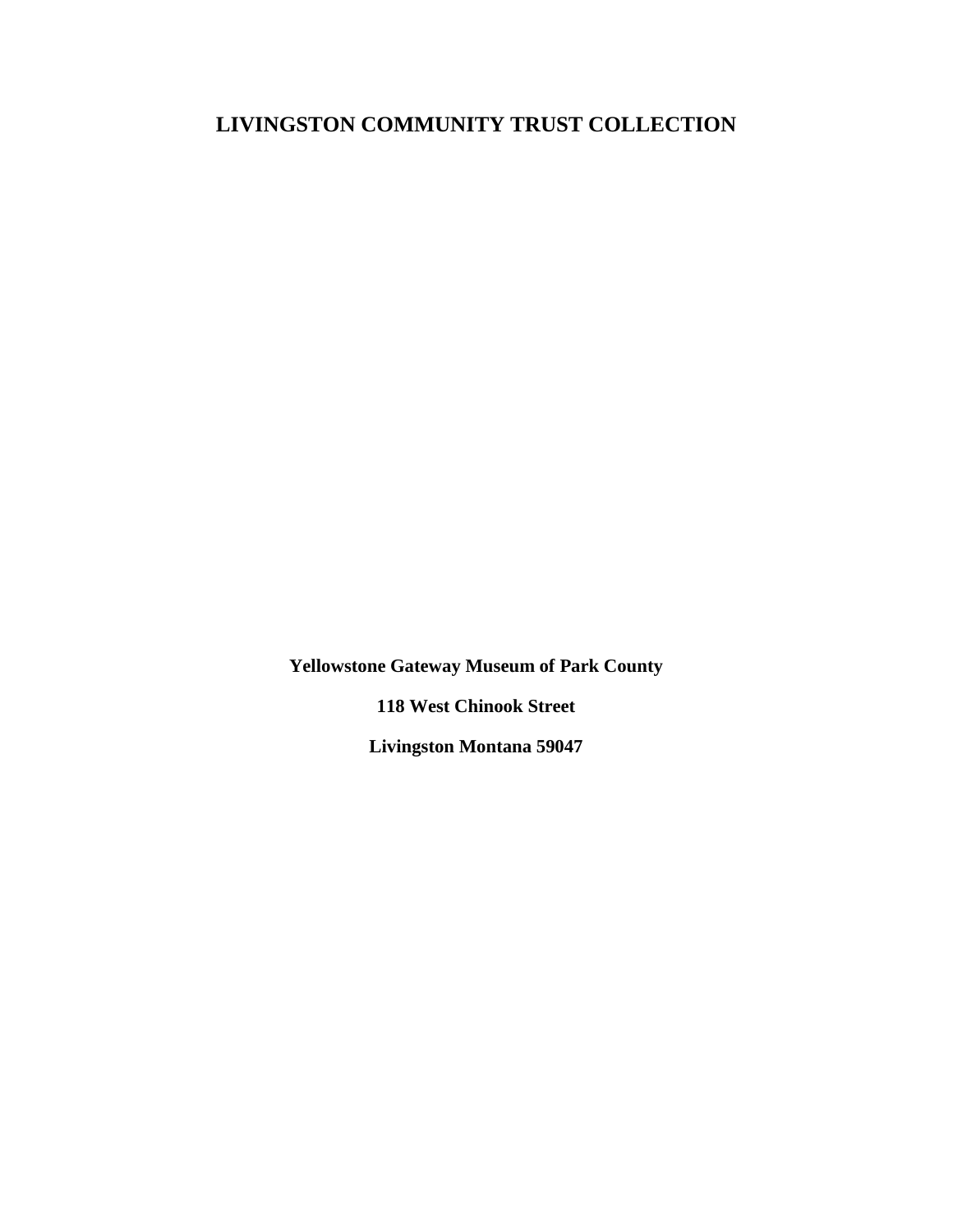**PROVENANCE:** The Livingston Community Collection was donated to the museum in 2017 and 2019 by Robert Jovick as representative of the organization. The collection remains open for additional material.

**ACCESS:** The collection is open for research. This pdf document can be searched online by simultaneously hitting keys Control and F.

**OWNERSHIP:** Literary rights and copyrights have been assigned to the Yellowstone Gateway Museum of Park County.

**PUBLICATION RIGHTS:** All requests for permission to publish, reproduce, or quote from material in the collection should be discussed with the appropriate librarian or archivist. Permission for publication may be given on behalf of the Yellowstone Gateway Museum of Park County as the owner of the physical item. It is not intended to include or imply permission of the copyright holder, which also must be obtained by the customer. The Museum does not assume any responsibility for infringement of copyright or publication rights of the manuscript held by the writer, heirs, donors, or executors. Reproduction restrictions are decided on a case-by-case basis.

**PREFERRED CITATION:** [Identification of item], Livingston Community Trust Collection, 2017.056.0013 Yellowstone Gateway Museum of Park County, Livingston, Montana.

**SIZE:**

Number of manuscript boxes: 3

**PROCESSED BY:** Ellen Zazzarino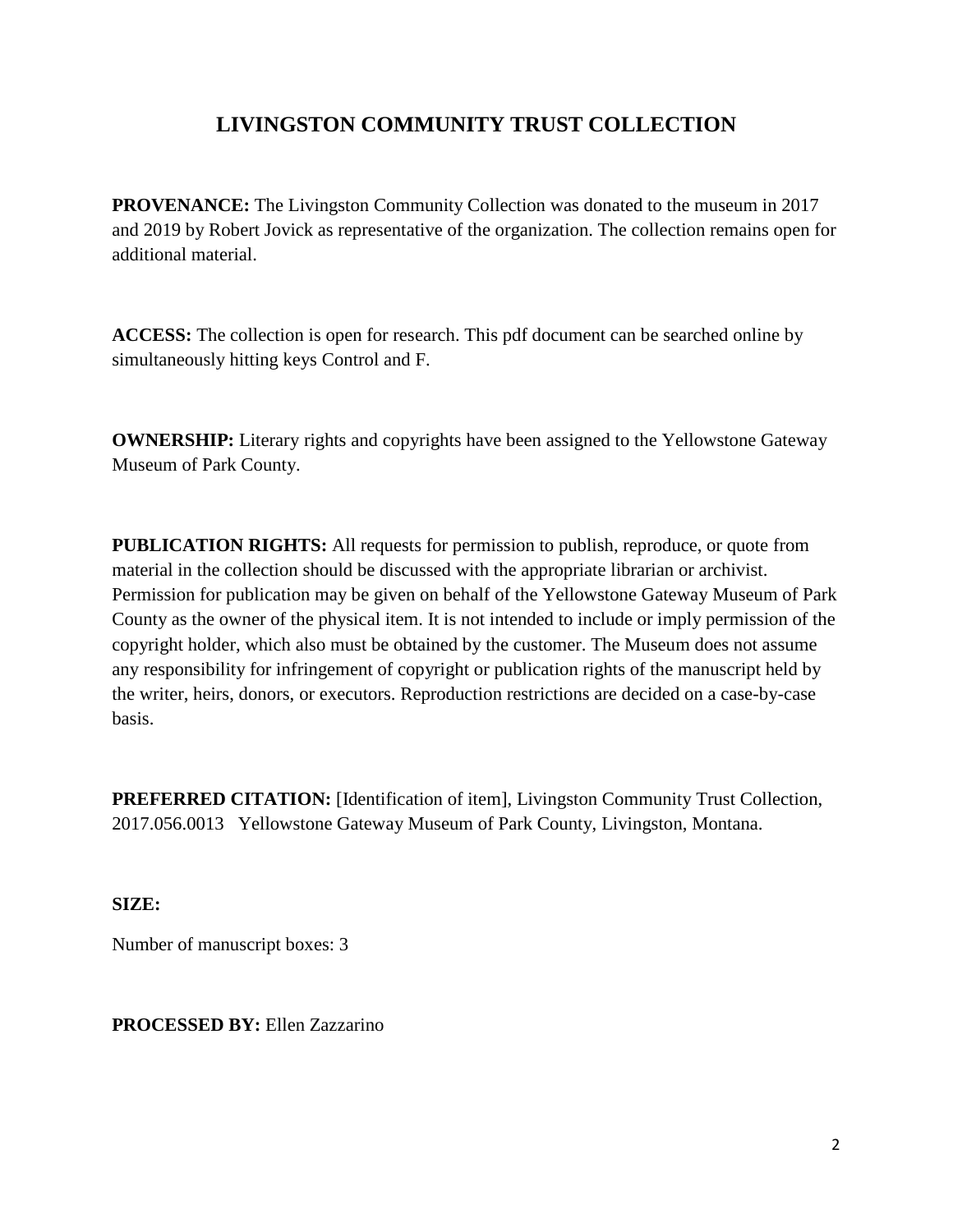### **HISTORICAL NOTE**

The Livingston Community Trust was created in the spring of 1986 when the Burlington Northern Railroad closed its office and shops in Livingston, Montana. Burlington Northern provided a grant of \$950,000 to endow the charitable trust. It is a private non-profit trust managed by nine board members all whom reside full-time in Park County. The directors meet as needed to conduct the business of the trust and to review grant applications submitted by local organizations worthy of community support and funding.

#### **SCOPE AND CONTENT NOTE**

The material in the collection consists of the Livingston Community Trust business records from 1986-2018. The collection is organized by subject in chronological order. The business records start with the initial planning and investment for the trust. Meeting minutes, annual reports, financial records, and tax returns document the business operations. The grant applications from non-profits in Park County for specific projects provide insight into the community needs from 1986 to 2020.

#### **SERIES DESCRIPTION**

#### **SERIES 1 BUSINESS RECORDS 1986-2018 BOX 1**

The papers in the series comprise business records that document the creation of the non-profit organization, finances, and management of the trust.

### **SERIES 2 GRANT APPLICATIONS, 1986-2020 BOX 2- Box 3**

The series contains the grant applications submitted by non-profits in Park County. The applications are arranged in chronological order. Almost all of the applications received funding except for a couple that were noted denied.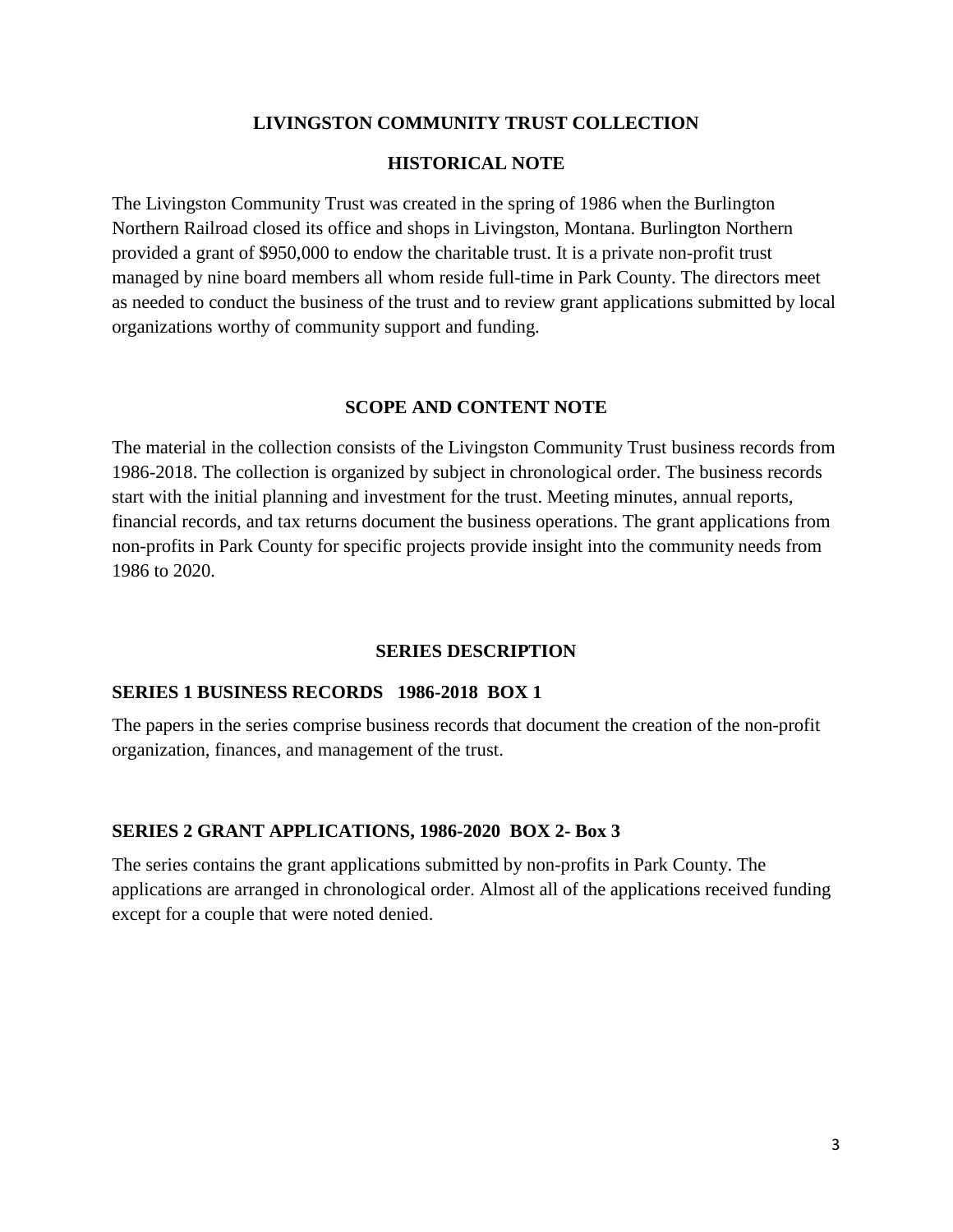## **SERIES 1 BUSINESS RECORDS**

|                  | <b>Box 1 Business records</b>                                                                                                               | <b>Dates</b> |
|------------------|---------------------------------------------------------------------------------------------------------------------------------------------|--------------|
| FF1              | Burlington Northern Railroad closure plans: letters                                                                                         | 1986         |
| FF <sub>2</sub>  | Burlington Northern Railroad – donation to create a charitable trust,<br>Livingston Community Trust and grants awarded: newspaper clippings | 1986-1987    |
| FF3              | Livingston Community Trust: articles of incorporation, bylaws, letter,<br><b>Board of Trustees list</b>                                     | 1986         |
| FF4              | Certificate of incorporation, memo, letter                                                                                                  | 1986         |
| FF <sub>5</sub>  | IRS application for exemption, letter                                                                                                       | 1986         |
| FF <sub>6</sub>  | Standard terms and conditions, letters                                                                                                      | 1987-1988    |
| FF7              | Montana Annual Corporation Report, letters                                                                                                  | 1988-1995    |
| FF <sub>8</sub>  | Annual reports                                                                                                                              | 2003-2007    |
| FF9              | Correspondence: letters, revised drafts of articles, resolutions of directors,<br>by-laws                                                   | 1996-2000    |
| FF <sub>10</sub> | Correspondence: letters, memos                                                                                                              | 2003-2007    |
| FF11             | Correspondence: letters, memos                                                                                                              | 2008-2013    |
| FF12             | <b>Financial statements</b>                                                                                                                 | 1989-1994    |
| FF13             | Finances: lists of approved grants status, financial reports, letter, standard<br>terms and conditions                                      | 1987-1989    |
| FF <sub>14</sub> | Finances: lists of approved grants status, financial reports                                                                                | 1990-1991    |
| FF15             | Finances: lists of approved grants status, financial reports                                                                                | 1992-1993    |
| FF <sub>16</sub> | Finances: lists of approved grants status, financial reports                                                                                | 1994-1996    |
| FF17             | Finances: lists of approved grants status, financial reports                                                                                | 1996-1997    |
| FF18             | Finances: lists of approved grants status, financial reports                                                                                | 1998-1999    |
| FF19             | Annual reports                                                                                                                              | 1997-2002    |
| FF <sub>20</sub> | Finances: lists of approved grants status, financial reports                                                                                | 2000-2002    |
| FF <sub>21</sub> | Finances: lists of approved grants status, financial reports                                                                                | 2003-2005    |
| FF <sub>22</sub> | Finances: lists of approved grants status, financial reports                                                                                | 2006-2007    |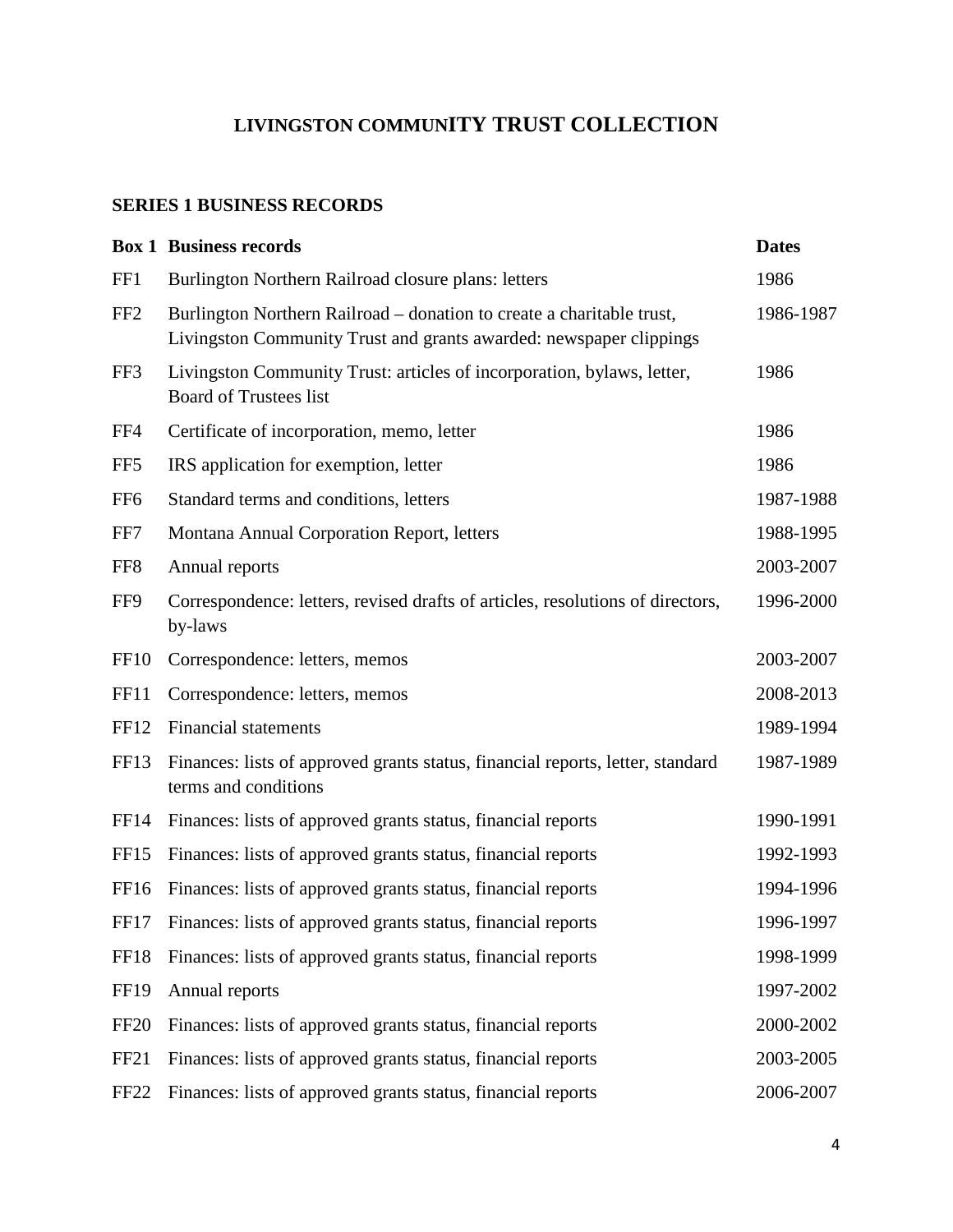|                  | <b>Box 1 Business records</b>                                                                | <b>Dates</b> |
|------------------|----------------------------------------------------------------------------------------------|--------------|
| FF23             | Finances: lists of approved grants status, financial reports                                 | 2007-2009    |
| FF24             | Finances: lists of approved grants status, financial reports, board of<br>directors list     | 2010-2011    |
| FF25             | Finances: lists of approved grants status, financial reports                                 | 2012-2018    |
| FF <sub>26</sub> | Grant information. Application form                                                          | 1987-2000    |
| <b>FF27</b>      | Organization meeting: agenda, meeting minutes, letter, by-laws, articles<br>of incorporation | 1986         |
| FF <sub>28</sub> | Meeting minutes                                                                              | 1986         |
| <b>FF29</b>      | Meeting minutes, status of approved applications                                             | 1986-1990    |
| <b>FF30</b>      | Meeting minutes                                                                              | 1990-1996    |
| FF31             | Meeting minutes                                                                              | 1997-2002    |
| <b>FF32</b>      | Meeting minutes, includes usage statistics                                                   | 2003-2007    |
| FF33             | Meeting minutes, annual reports                                                              | 2008-2013    |
| <b>FF34</b>      | Tax return                                                                                   | 1997         |
| FF35             | Tax returns                                                                                  | 1999-2001    |
| FF36             | Tax returns                                                                                  | 2002-2004    |
| FF37             | Tax returns                                                                                  | 2005-2006    |
| FF38             | Tax returns                                                                                  | 2007-2010    |
| <b>FF39</b>      | Tax returns                                                                                  | 2011-2013    |

|                 | <b>Box 2 Grant Applications</b>                                                                                                                                                            | <b>Dates</b> |
|-----------------|--------------------------------------------------------------------------------------------------------------------------------------------------------------------------------------------|--------------|
| FF1             | Park County Food Bank: application, letter; Park County Economic<br>Development Corp - Study of the Burlington Northern Railroad Repair<br>and Maintenance Facilities, application, letter | 1986-1987    |
| FF <sub>2</sub> | Livingston Memorial Hospital League – Renovation of Hospital Rooms:<br>application, management report                                                                                      | 1986-1988    |
| FF3             | Livingston Junior Women's Club/ Livingston Baseball Association -<br>Baseball Complex Renovation: grant application, letters                                                               | 1987         |
| FF4             | Park County Friends of the Arts – Artist in School: grant supplication                                                                                                                     | 1987         |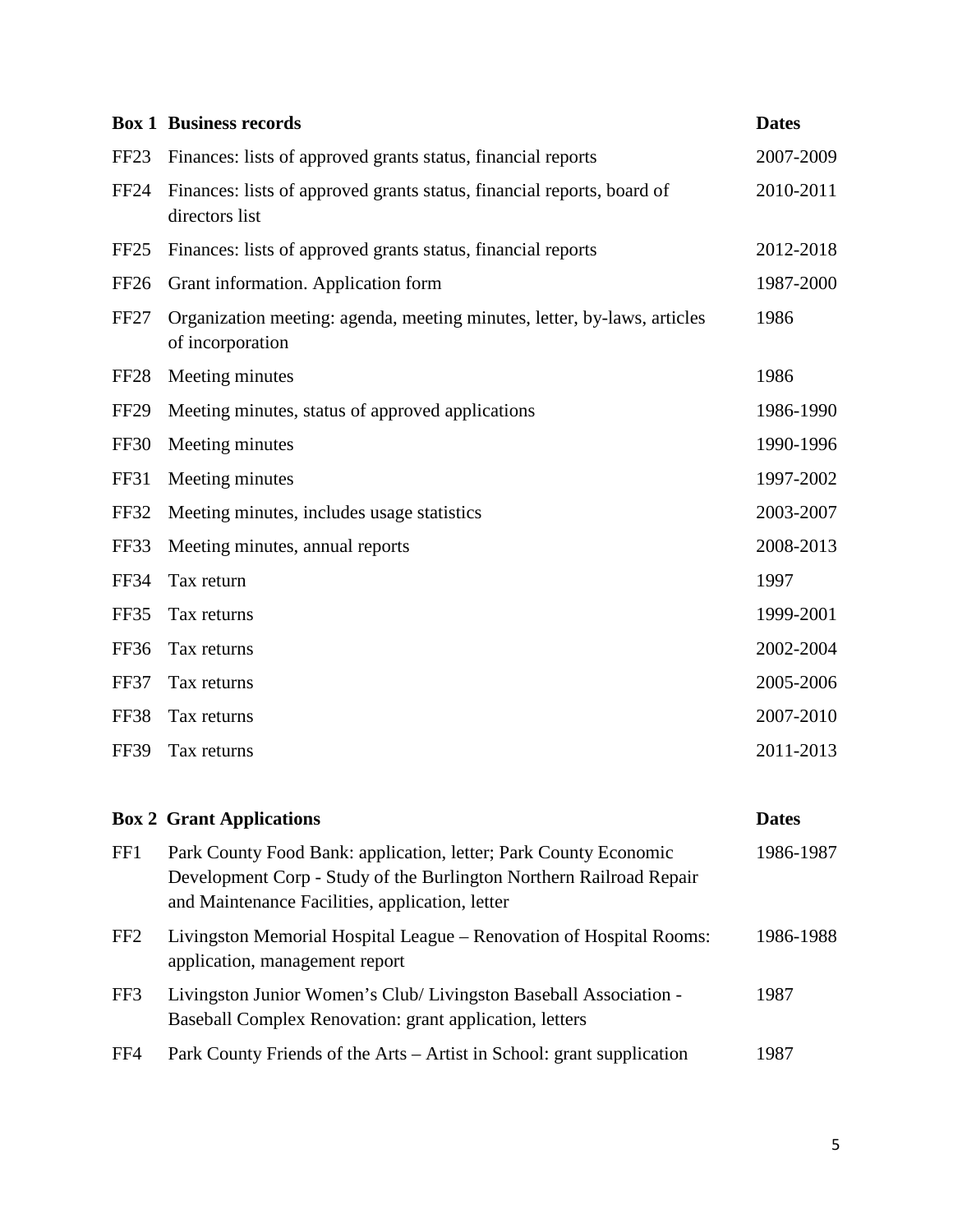|                  | <b>Box 2 Grant Applications</b>                                                                                                   | <b>Dates</b> |
|------------------|-----------------------------------------------------------------------------------------------------------------------------------|--------------|
| FF <sub>5</sub>  | Park County Red Cross - Safety Training Materials: application, award<br>letter                                                   | 1987         |
| FF <sub>6</sub>  | Park County Economic Development Corp - Crazy Mt. Railroad<br>Feasibility Study: application, letters                             | 1987         |
| FF7              | Park County Theatre Guild – Blue Slipper Rehabilitation: applications,<br>letter                                                  | 1987-1988    |
| FF8              | Livingston Area Chamber of Commerce - Information Automation:<br>rental agreements with Livingston Depot Foundation, applications | 1987-1990    |
| FF9              | United Way of Park County – Personal Computer: applications, letter                                                               | 1987-1991    |
| <b>FF10</b>      | Refuse Energy Corporation – Incinerator Steam Project: application                                                                | 1988         |
| FF11             | Livingston Chamber of Commerce – Christmas Decorating Project:<br>applications, approval letter                                   | 1988-1989    |
| FF12             | Humane Society of Park County – Spay Neuter Program: applications                                                                 | 1988-1990    |
| FF13             | Livingston Cleanup Committee – Livingston Underpass Park: letter,<br>application                                                  | 1988-1990    |
| FF <sub>14</sub> | Livingston Chamber of Commerce – Office in Depot Baggage Room:<br>application                                                     | 1988-1990    |
| FF <sub>15</sub> | Livingston Memorial Hospital League – Emergency Room Equipment:<br>application, annual report, management report, letter          | 1988-1990    |
| FF <sub>16</sub> | Livingston Jaycees – Civic Center Beautification: application, letter                                                             | 1988-1991    |
| FF17             | Park County Economic Development Corp – Specialized Services and<br>Support Organization: application, letters                    | 1989         |
| FF18             | Park County Chapter American Red Cross - Purchase and Repair CPR<br>Machines: application                                         | 1989-1990    |
| <b>FF19</b>      | Park County Friends of the Arts - Danforth Gallery Improvements:<br>application                                                   | 1989-1990    |
| FF <sub>20</sub> | Halls Emergency – Lifepak 5 Defibrillator, ECG Monitors: application<br>(denied)                                                  | 1989-1990    |
| FF <sub>21</sub> | Park County Friends of the Arts – Main Street Show Television Project:<br>application, letters                                    | 1989-1991    |
| FF <sub>22</sub> | Livingston Public Schools - University of Wyoming Centennial Singers:<br>application, letters                                     | 1990         |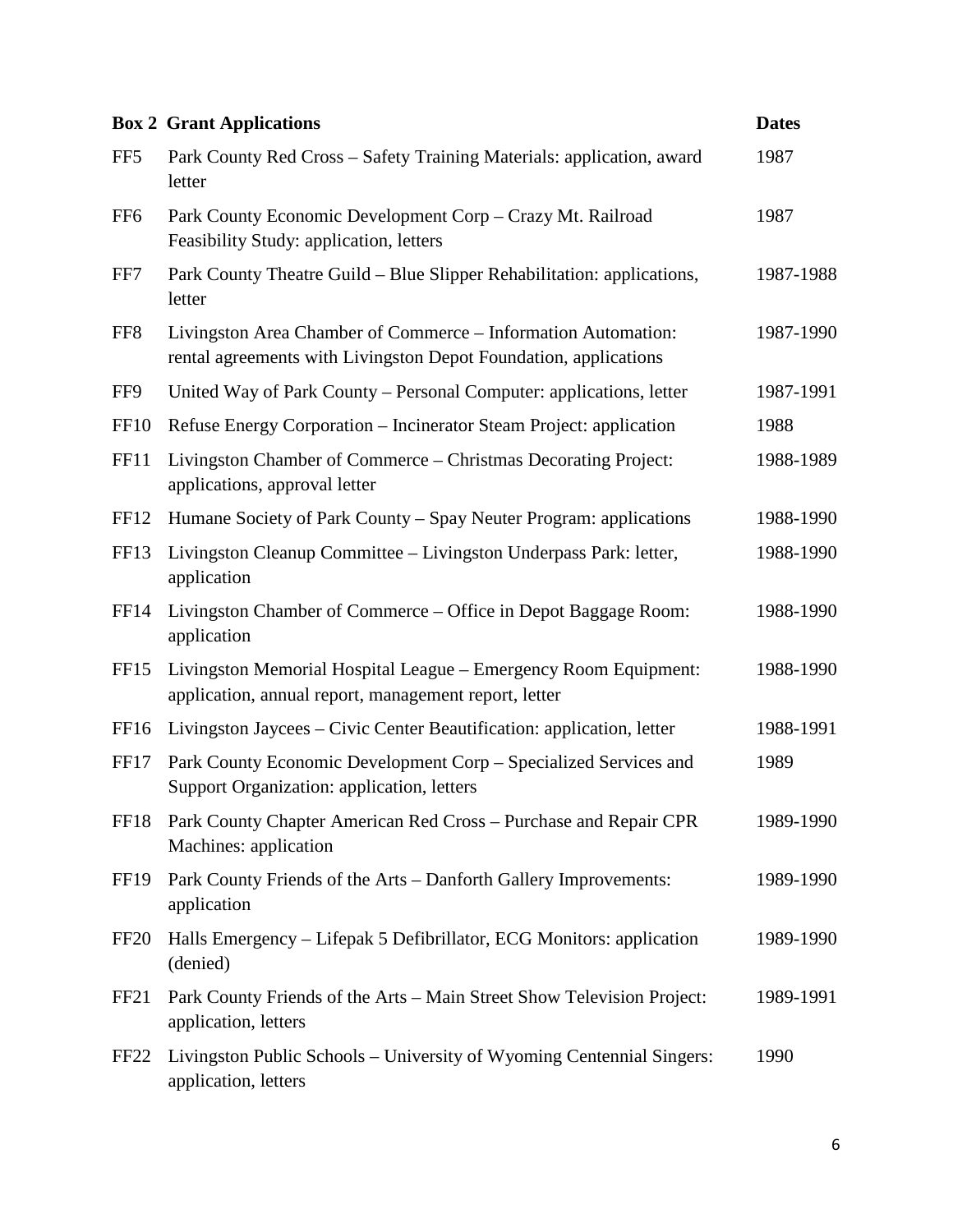|                  | <b>Box 2 Grant Applications</b>                                                                          | <b>Dates</b> |
|------------------|----------------------------------------------------------------------------------------------------------|--------------|
| FF <sub>23</sub> | Livingston Fire Department - Fire Awareness Project: application, letter                                 | 1990-1991    |
| FF <sub>24</sub> | Livingston Junior Women's Club - Livingston Depot Center Kitchen:<br>application, letter                 | 1990-1991    |
| FF <sub>25</sub> | Gateway Hospice Bereavement Service program: application, letter,<br>final report                        | 1990-1992    |
| <b>FF26</b>      | Park County Economic Development Corp - Full-time Director: letters,<br>application                      | 1990-1993    |
| FF <sub>27</sub> | Joe Brooks chapter, Trout Unlimited – Mayor's Landing Fishing Access<br>Site: application, letter        | 1991         |
| FF <sub>28</sub> | Livingston Rotary Club – Depot Center Rotary Park: application, letters                                  | 1991         |
| <b>FF29</b>      | Park County Theatre Guild - Blue Slipper Theater Beam Replacement:<br>letter, application                | 1991         |
| <b>FF30</b>      | Big Brothers and Sisters of Park County – Education/Prevention Resource<br>Library: application, letters | 1991-1992    |
| FF31             | Park County Economic Development Corp - Auditorium Feasibility<br>Study: application, letters            | 1991-1993    |
| FF32             | Livingston Ministerial Association – Sister City Student Exchange:<br>application                        | 1992         |
| FF33             | Big Brothers and Sisters of Park County – Computer Equipment: letter,<br>application                     | 1992-1996    |
| FF34             | Livingston Baseball Association - Updating Playing Fields: application,<br>letter                        | 1993         |
|                  | FF35 Library – Air Conditioning Project: application, letter                                             | 1993-1995    |
| FF36             | Livingston Roundup Association - Arena Improvements, Pens, Runways:<br>applications, letters             | 1993-1996    |
| FF37             | Park County Food Bank – Equipment: application, letter                                                   | 1993-1996    |
| FF38             | Livingston Chamber of Commerce – Bike Path: application, letter                                          | 1994         |
| FF39             | Boy Scout Troop #516 – Camping Tents: application, letter                                                | 1994-1995    |
| <b>FF40</b>      | Park High School Band – China Tour: application, letter                                                  | 1995         |
| <b>FF41</b>      | Boy Scout Troop #563 – Scout Books for Library: application                                              | 1995         |
| FF42             | Big Brothers and Sisters of Park County – Computer and Printer: application                              | 1996         |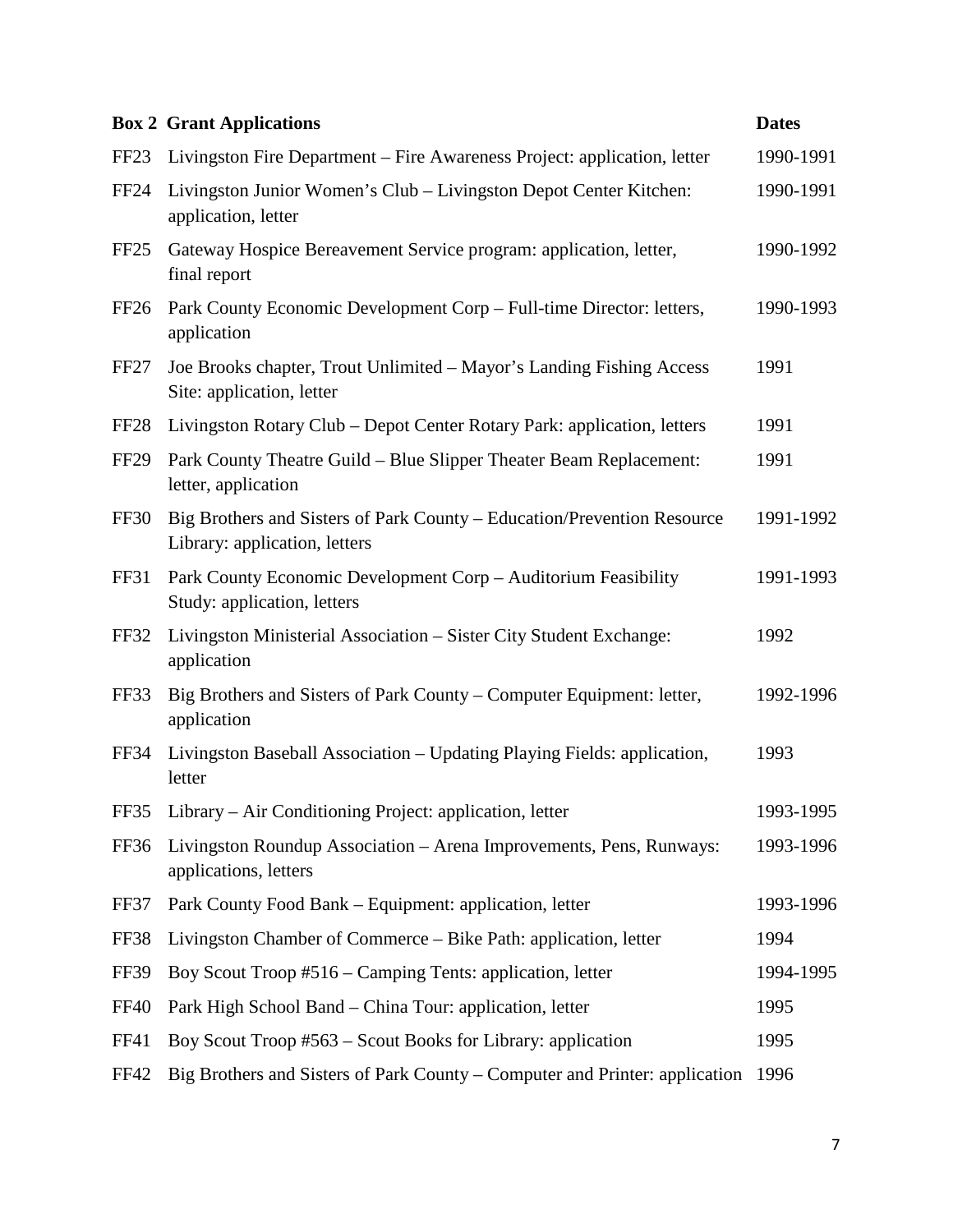|                  | <b>Box 2 Grant Applications</b>                                                                                               | <b>Dates</b> |
|------------------|-------------------------------------------------------------------------------------------------------------------------------|--------------|
| FF43             | Boy Scout Troop #516 – Library Sign: application                                                                              | 1997         |
| FF44             | Livingston Chamber of Commerce – Office Furniture and Rent: letter,<br>application                                            | 1997         |
| FF45             | Museums of Livingston Marketing Group: application                                                                            | 1997         |
| FF46             | Community Health Partners - New Equipment/Furniture Needs: letter,<br>application                                             | 1997-1998    |
| <b>FF47</b>      | Park County Friends of the Arts – Renovation: application                                                                     | 1997-1998    |
| <b>FF48</b>      | Livingston Junior Women's Club - Sacajawea Park Restroom: applications                                                        | 1997-1998    |
| FF49             | Livingston Depot Foundation – Roof Restoration: applications, letters,<br>newspaper clipping                                  | 1997-2004    |
| FF50             | Habitat for Humanity – Reservoir St. Duplex Project: application, letters                                                     | 1998         |
| FF51             | Sister City Exchange Program: application, final report                                                                       | 1998-1999    |
| <b>FF52</b>      | Park County Friends of the Library – Library Expansion and Capitol<br>Improvements Campaigns: applications, letters, brochure | 1998-2004    |
| FF <sub>53</sub> | Livingston Wellness Center – Healthy Heart Campaign: application, letter                                                      | 1999         |
| <b>FF54</b>      | Livingston Museum Association – Marketing Program: application, letter,<br>report                                             | 1999-2002    |
| FF55             | Livingston Jaycees - Playground Project: application, letter                                                                  | 2000         |
| <b>FF56</b>      | Corporation of Northern Rockies - Sustainability Fair: application, letter,<br>brochures, articles                            | 2000-2001    |
| <b>FF57</b>      | Holiday Lights of Livingston: application, letter                                                                             | 2000-2001    |
| <b>FF58</b>      | Livingston Rotary Club - Depot Rotary Park, Electrification Project:<br>application, letters                                  | 2001-2002    |
| <b>FF59</b>      | Park County Theatre Guild – Blue Slipper Theatre Air Conditioning,<br>Furnace: application, letter                            | 2002-2003    |
| <b>FF60</b>      | Yellowstone Ballet Company - Nutcracker Costumes: application, letter                                                         | 2002-2003    |
| <b>FF61</b>      | Learning Partners of Livingston – Computers and Equipment: application,<br>letter                                             | 2003         |
| FF62             | Livingston Baseball Association – Field Improvements: application, letter                                                     | 2003         |
| FF63             | Montana Film Center – 2003 Montana Film and Economic Development<br>Conference and Festival: letters                          | 2003-2004    |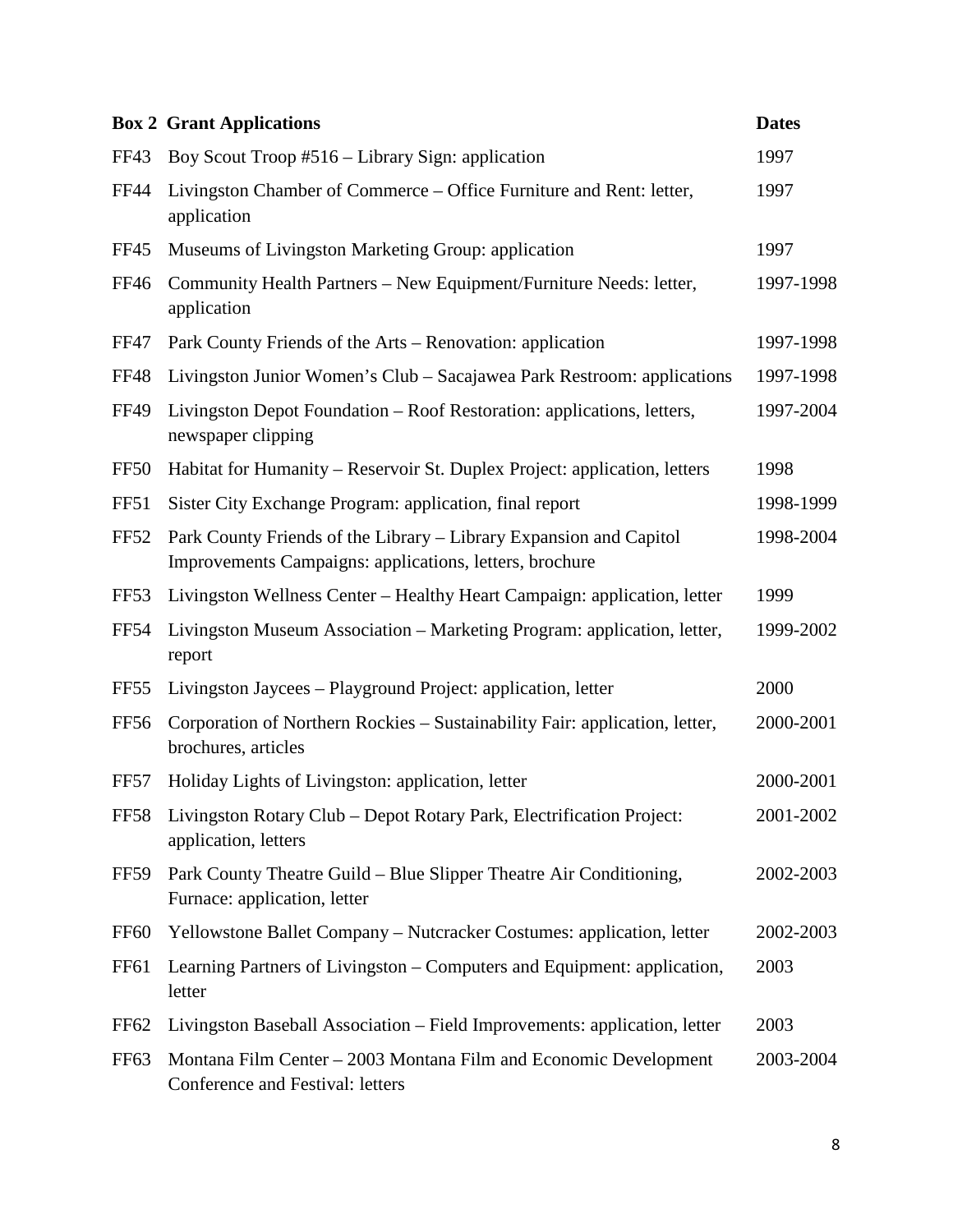|                  | <b>Box 2 Grant Applications</b>                                                                                      | <b>Dates</b> |
|------------------|----------------------------------------------------------------------------------------------------------------------|--------------|
| FF64             | Great Bend of the Yellowstone Lewis and Clark Heritage Commission -<br>Sacajawea Statue: application, letters        | 2004-2005    |
| FF <sub>65</sub> | Counterpoint – Roof Replacement: application, letter                                                                 | 2004-2006    |
| <b>FF66</b>      | Tri-County Network Against Domestic and Sexual Violence: application,<br>letter                                      | 2005-2006    |
| FF <sub>67</sub> | Crazy Mountain Productions – Automated Ticketing System/Firehouse 5<br>Playhouse Website: applications, letters      | 2005-2007    |
| <b>FF68</b>      | Yellowstone Gateway Museum – Cataloging Position: application, letters                                               | 2006-2007    |
| <b>FF69</b>      | Northside Park Soccer Fields – Fieldhouse and Surrounding Landscape and<br>Irrigation System: applications, letters  | 2006-2014    |
| <b>FF70</b>      | Park County Senior Center - Air Conditioning Units and Water Tank:<br>applications                                   | 2007         |
|                  | FF70A Livingston Rotary Club: Water Spray Park: application, letters, brochure                                       | 2018-2016    |
| <b>FF71</b>      | Western Sustainability Exchange – Montana Farm to Restaurant<br>Connection: letters, brochure                        | 2009         |
| FF72             | Counterpoint – Wheelchair Accessible Van: application letter                                                         | 2009-2010    |
| <b>FF73</b>      | Gardiner Chamber of Commerce – Street Beautification Project: letter,<br>application                                 | 2009-2010    |
| <b>FF74</b>      | Park County Theater Guild - New Stage, Auditorium Wiring and Lights:<br>application, letters                         | 2009-2010    |
| FF75             | Gardiner Community Center - Improvements: letter                                                                     | 2010         |
| <b>FF76</b>      | Crazy Mountain Productions - Remodel East Side School into East Side<br>Art Center: application                      | 2010         |
| <b>FF77</b>      | Manaia Youth Programs – Logo, Website and Printer: application, letter                                               | 2010-2011    |
| <b>FF78</b>      | Friends of Yellowstone Gateway Museum - Install Heating/Cooling<br>System and Fire and Security: application, letter | 2011         |
| <b>FF79</b>      | Livingston Braves Legion Baseball – Field Improvements, Bleacher Safety<br>Rails: applications, letters              | 2011-2015    |
| FF80             | Livingston Meals on Wheels – Warming Oven, Food Processor: applications, 2011-2013<br>letters                        |              |
| FF81             | Livingston, Park County Tennis Association – Rebuilding Tennis Courts:<br>application, letter                        | 2012-2013    |